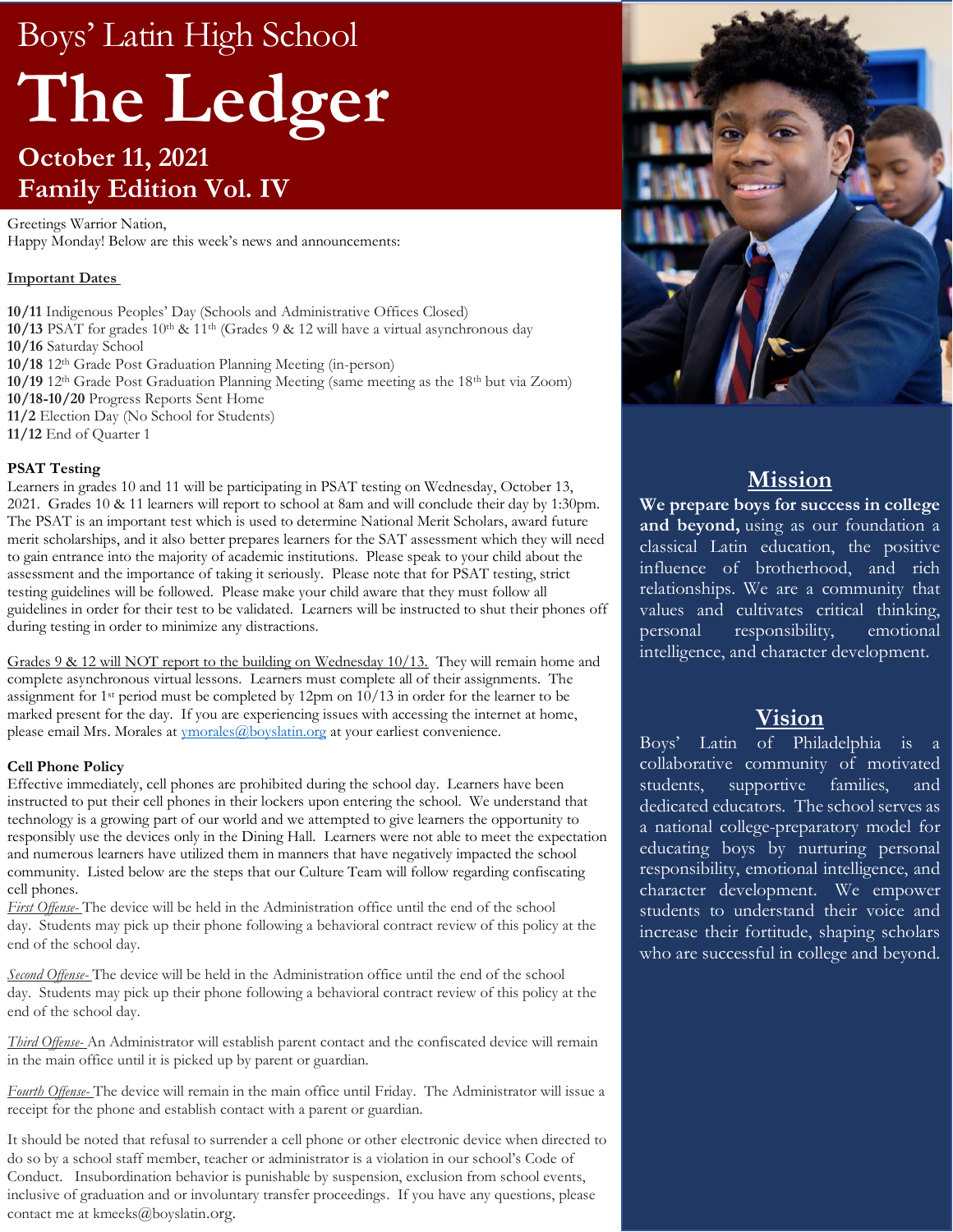# **Gently Used Uniform Pieces**

In collaboration with the Extended Family Network (EFN), we are seeking gently used uniform pieces. The pieces will be utilized to support learners and families that may need financial support. If you have any gently used pieces, we encourage you to bring them in so that we may safely clean and distribute them to learners in need. We appreciate your support in aiding our school community!

## **12th Grade College Planning Meeting**

All seniors are required to attend a program hosted by the College Advising Office on Monday, October 18th, at 6:00pm. Parents and guardians are strongly encouraged to attend as well (a virtual meeting will also take place on 10/19 at 7:30pm via Zoom).

At this meeting, Mrs. Bonner will go over the various forms of financial assistance available to help pay for postsecondary education, including Federal grants and loans, State grants, and institutional assistance offered by colleges. She will provide detailed information about the steps necessary to apply for all of these forms of aid.

### **Senior Portraits**

Boys' Latin Senior Portrait Day will continue on October 23, 2021. Portraits will be taken from 9:30 until 3:00PM. There is a \$25 sitting fee and that can be paid when you make the appointment (see attached flyer for all information). Each session includes three poses: casual, cap and gown and tuxedo. Seniors should come dressed in their casual outfit (whatever they want to wear), Barksdale will provide the cap and gown and tuxedo (please have seniors wear a white t-shirt to go underneath). Once pictures are taken you should receive a proof booklet in the mail where you can choose your portrait package. Boys' Latin will choose the picture for the yearbook. If you are not satisfied with your pictures or wish to have your senior retake pictures the Senior Portrait retake date will be February 19. 2022.

# **Food Distribution**

Please see the attached flier for food distribution which will take place every Tuesday and Thursday on 59th and Chestnut. If you need further support, please contact our Social Worker, Yolanda Morales, at [ymorales@boyslatin.org](mailto:ymorales@boyslatin.org)

### **Early Dismissal**

It is imperative that learners attend school every day for the duration of the day (including Leadership Academy). Early dismissals will not be granted past 3:05pm in order to assist school staff in ensuring a safe & swift afterschool procedure. Please email or send in a note to our administrative assistant, Mrs. Walker, with all details for early dismissals so that we can effectively communicate the dismissals with all staff.

### **COVID Protocols**

If you have not already done so, please grant consent for your student to participate in the school's COVID-19 testing program: [Pooled Testing Consent Form](https://na4.docusign.net/Member/PowerFormSigning.aspx?PowerFormId=8f272a0f-ef08-439d-b80e-d3f8ceb509c2&env=na4&acct=4689194e-670f-4988-a7e6-b2d9f83f9094&v=2) and [Individual Testing Consent Form](https://na4.docusign.net/Member/PowerFormSigning.aspx?PowerFormId=df21a61a-8f27-4a38-984e-22d27fb6763c&env=na4&acct=4689194e-670f-4988-a7e6-b2d9f83f9094&v=2) If your student is vaccinated, please submit proof of vaccination to the High School Nurse, Donna Griffin (deriffin@boyslatin.org). Please review the attached SY2022 Health and Safety Plan Summary to learn more about the school's plan to mitigate the spread of COVID-19.

# **Student Attendance & COVID-19 Cases**

# *Arriving on Time*

Learners are late if they arrive after 8:03AM. It is imperative that students arrive before 8AM so they can get to class on time. Families will begin receiving automated messages when your child reports to school late or if they are absent. You can always see your child's attendance on PowerSchool.

# *Covid-19 and Quarantining Absences*

If a student is required to quarantine due to COVID-19 exposure the student will be marked AEMD Absent Medical: This excused absence code is to be used when a student is absent for medical purposes.

# *Student work while Quarantining*

While quarantining students will work asynchronously. Students can access work assignments and instructions from teachers on Schoology. Feel free to reach out to the teacher about assignments being posted.

*Health and Safety Plan and Pooled COVID-19 Testing* [Please Click Here for the Health and Safety Plan.](https://www.boyslatin.org/planfor202122)

Boys' Latin High School 5501 Cedar Avenue Philadelphia, PA 19143

Phone: 215.387.5149 Fax: 215.387.5159

Principal: Eros Uthman-Olukokun

# Assistant Principal: Amber Fisher-Brown





**www.facebook.com/boyslatin/**



**twitter.com/boyslatincs**